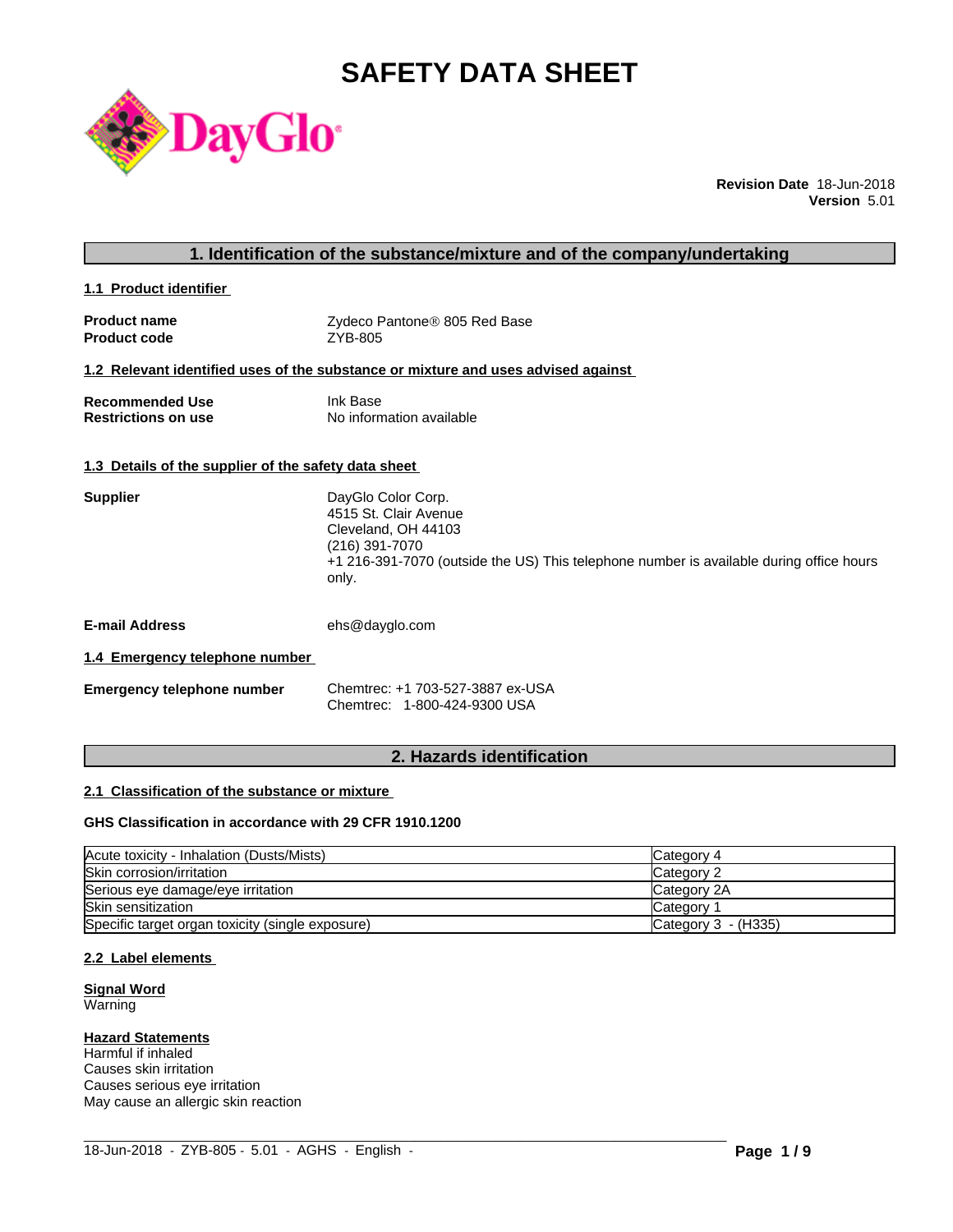May cause respiratory irritation



#### **Precautionary Statements - Prevention**

Avoid breathing dust/fume/gas/mist/vapors/spray Use only outdoors or in a well-ventilated area Wash face, hands and any exposed skin thoroughly after handling Contaminated work clothing should not be allowed out of the workplace Wear protective gloves/clothing and eye/face protection

#### **Precautionary Statements - Response**

Specific treatment (see .? on this label) IF IN EYES: Rinse cautiously with water for several minutes. Remove contact lenses, if present and easy to do. Continue rinsing If eye irritation persists: Get medical advice/attention IF ON SKIN: Wash with plenty of water and soap Take off contaminated clothing and wash it before reuse If skin irritation or rash occurs: Get medical advice/attention IF INHALED: Remove person to fresh air and keep comfortable for breathing Call a POISON CENTER or doctor if you feel unwell

 $\overline{\phantom{a}}$  ,  $\overline{\phantom{a}}$  ,  $\overline{\phantom{a}}$  ,  $\overline{\phantom{a}}$  ,  $\overline{\phantom{a}}$  ,  $\overline{\phantom{a}}$  ,  $\overline{\phantom{a}}$  ,  $\overline{\phantom{a}}$  ,  $\overline{\phantom{a}}$  ,  $\overline{\phantom{a}}$  ,  $\overline{\phantom{a}}$  ,  $\overline{\phantom{a}}$  ,  $\overline{\phantom{a}}$  ,  $\overline{\phantom{a}}$  ,  $\overline{\phantom{a}}$  ,  $\overline{\phantom{a}}$ 

#### **Precautionary Statements - Storage**

Store in a well-ventilated place. Keep container tightly closed Store locked up

#### **Precautionary Statements - Disposal**

Dispose of contents/container to an approved waste disposal plant

### **2.3. Other Hazards Hazards not otherwise classified (HNOC)**

Not Applicable

#### **2.4 Other information**

Not Applicable

**Unknown Acute Toxicity** <1% of the mixture consists of ingredient(s) of unknown toxicity

#### **3. Composition/Information on Ingredients**

#### **Substance Mixture**

| <b>Chemical Name</b>                       | CAS No.    | Weight-%      |
|--------------------------------------------|------------|---------------|
| Tripropylene glycol diacrylate             | 42978-66-5 | $20 -$<br>-30 |
| Ethoxylated trimethylolpropane triacrylate | 28961-43-5 | 30<br>20 -    |
| $\tau$ alc                                 | 14807-96-6 |               |

The exact percentage (concentration) of composition has been withheld as a trade secret.

#### **4. First aid measures**

 $\_$  ,  $\_$  ,  $\_$  ,  $\_$  ,  $\_$  ,  $\_$  ,  $\_$  ,  $\_$  ,  $\_$  ,  $\_$  ,  $\_$  ,  $\_$  ,  $\_$  ,  $\_$  ,  $\_$  ,  $\_$  ,  $\_$  ,  $\_$  ,  $\_$  ,  $\_$  ,  $\_$  ,  $\_$  ,  $\_$  ,  $\_$  ,  $\_$  ,  $\_$  ,  $\_$  ,  $\_$  ,  $\_$  ,  $\_$  ,  $\_$  ,  $\_$  ,  $\_$  ,  $\_$  ,  $\_$  ,  $\_$  ,  $\_$  ,

#### **4.1 Description of first-aid measures**

**General advice** No information available.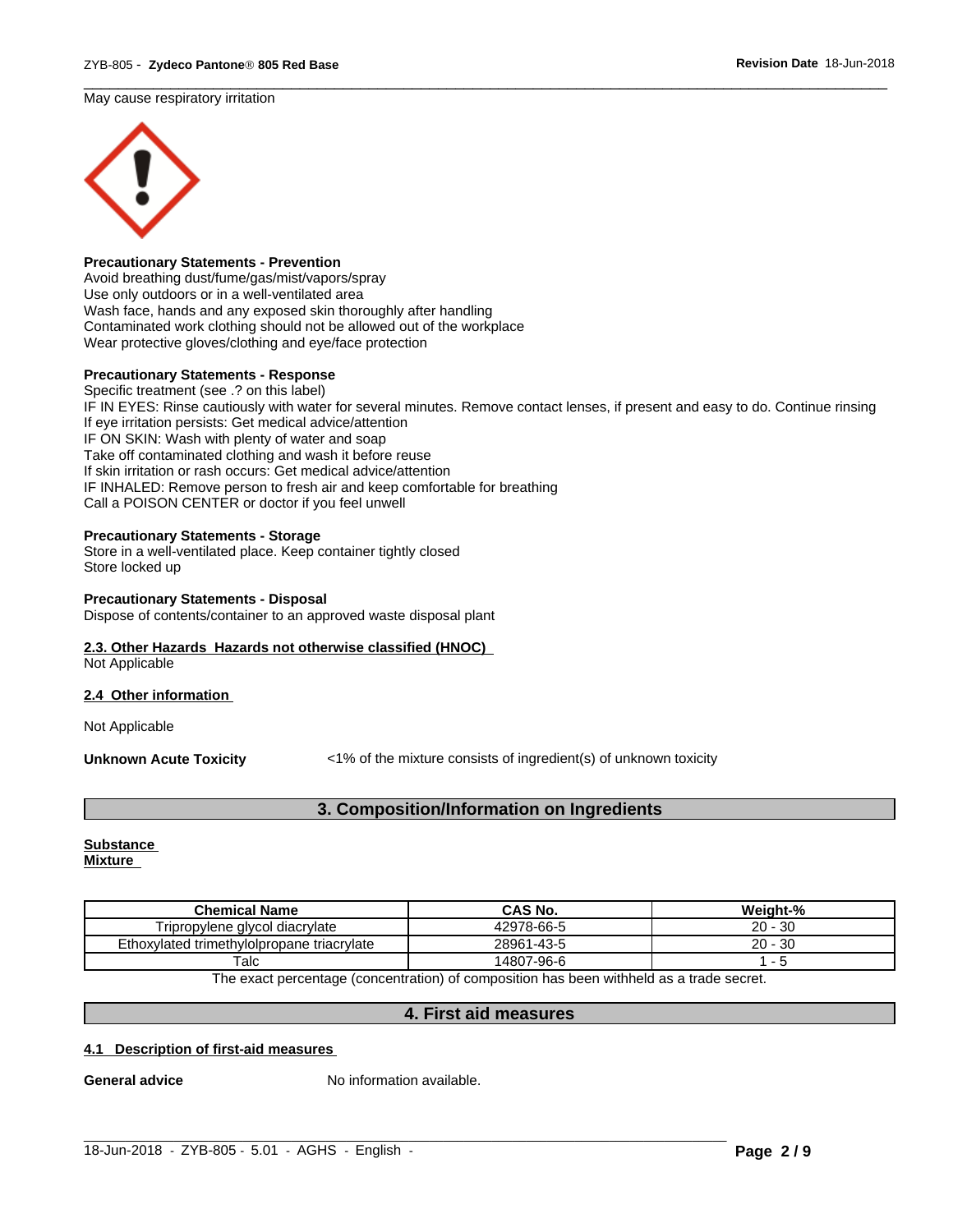| Eye contact         | Immediately flush with plenty of water. After initial flushing, remove any contact lenses and<br>continue flushing for at least 15 minutes. Keep eye wide open while rinsing. Seek<br>immediate medical attention/advice. |
|---------------------|---------------------------------------------------------------------------------------------------------------------------------------------------------------------------------------------------------------------------|
| <b>Skin contact</b> | Wash off immediately with soap and plenty of water. Remove all contaminated clothes and<br>shoes. Call a physician immediately.                                                                                           |
| <b>Inhalation</b>   | Move to fresh air. If symptoms persist, call a physician.                                                                                                                                                                 |
| Ingestion           | Do NOT induce vomiting. Drink plenty of water. Consult a physician.                                                                                                                                                       |
|                     | 4.2 Most important symptoms and effects, both acute and delayed                                                                                                                                                           |
| <b>Symptoms</b>     | See Section 2.2, Label Elements and/or Section 11, Toxicological effects.                                                                                                                                                 |
|                     | 4.3 Indication of any immediate medical attention and special treatment needed                                                                                                                                            |
| Notes to physician  | Treat symptomatically.                                                                                                                                                                                                    |
|                     |                                                                                                                                                                                                                           |

# **5. Fire-Fighting Measures**

#### **5.1 Extinguishing media**

#### **Suitable extinguishing media**

Use extinguishing measures that are appropriate to local circumstances and the surrounding environment.

#### **Unsuitable Extinguishing Media** None.

#### **5.2 Special hazards arising from the substance or mixture**

#### **Special Hazard**

None known based on information supplied.

#### **Hazardous Combustion Products** Carbon oxides. Nitrogen oxides (NOx).

#### **Explosion Data**

**Sensitivity to Mechanical Impact** None. **Sensitivity to Static Discharge** None.

#### **5.3 Advice for firefighters**

As in any fire, wear self-contained breathing apparatus pressure-demand, MSHA/NIOSH (approved or equivalent) and full protective gear.

#### **6. Accidental Release Measures**

#### **6.1 Personal precautions, protective equipment and emergency procedures**

Ensure adequate ventilation, especially in confined areas. Use personal protective equipment.

#### **6.2 Environmental precautions**

Prevent product from entering drains. See Section 12 for additional Ecological information.

#### **6.3 Methods and materials for containment and cleaning up**

| <b>Methods for Containment</b> | Dike to collect large liquid spills. Absorb with earth, sand or other non-combustible material<br>and transfer to containers for later disposal. |  |  |  |
|--------------------------------|--------------------------------------------------------------------------------------------------------------------------------------------------|--|--|--|
| Methods for cleaning up        | Soak up with inert absorbent material. Keep in suitable and closed containers for disposal.                                                      |  |  |  |

### **7. Handling and storage**

 $\_$  ,  $\_$  ,  $\_$  ,  $\_$  ,  $\_$  ,  $\_$  ,  $\_$  ,  $\_$  ,  $\_$  ,  $\_$  ,  $\_$  ,  $\_$  ,  $\_$  ,  $\_$  ,  $\_$  ,  $\_$  ,  $\_$  ,  $\_$  ,  $\_$  ,  $\_$  ,  $\_$  ,  $\_$  ,  $\_$  ,  $\_$  ,  $\_$  ,  $\_$  ,  $\_$  ,  $\_$  ,  $\_$  ,  $\_$  ,  $\_$  ,  $\_$  ,  $\_$  ,  $\_$  ,  $\_$  ,  $\_$  ,  $\_$  ,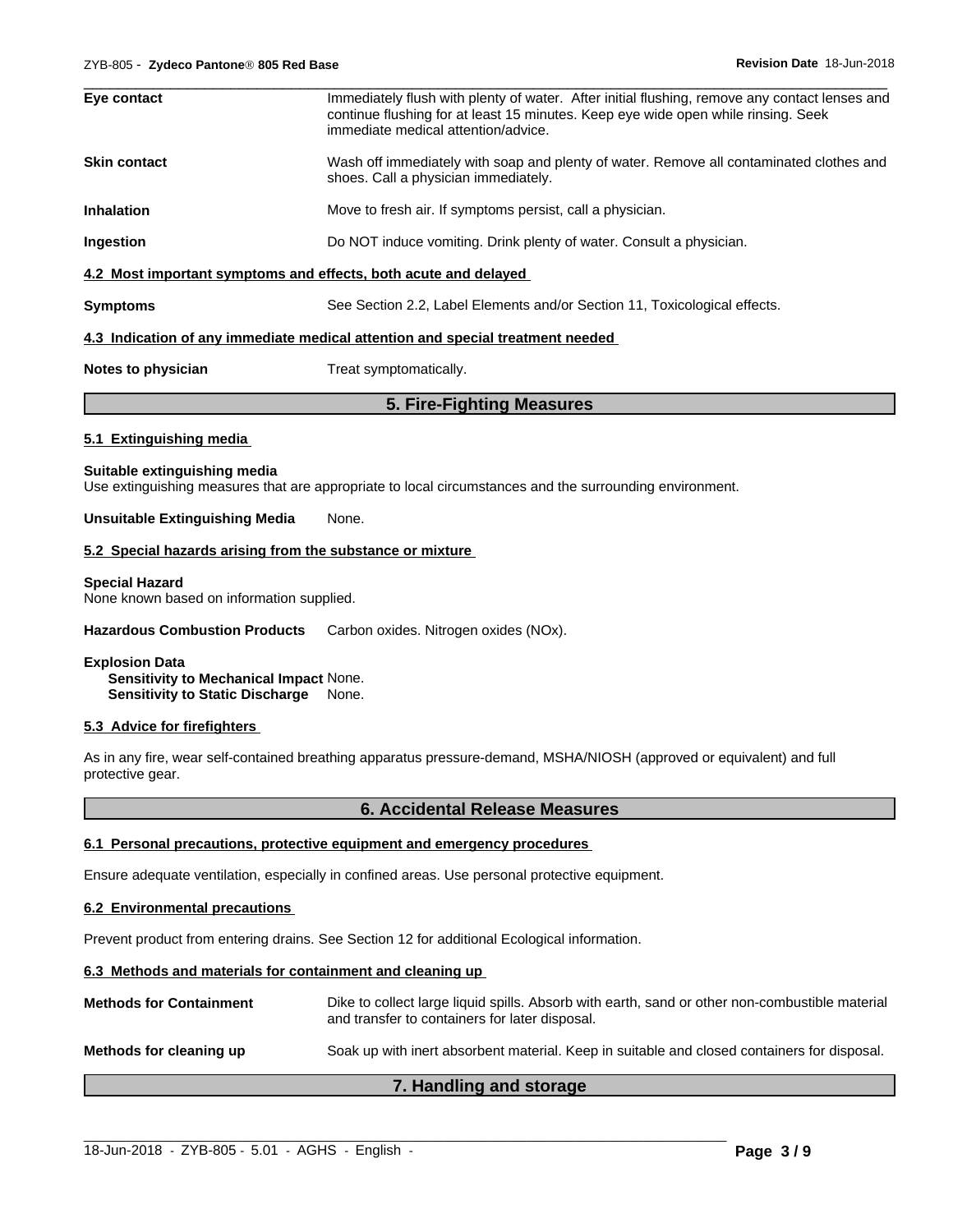| 7.1 Precautions for safe handling                                                                                                            |                                                                               |
|----------------------------------------------------------------------------------------------------------------------------------------------|-------------------------------------------------------------------------------|
| Advice on safe handling                                                                                                                      | Prevent contact with skin, eyes and clothing. Wash thoroughly after handling. |
| When using, do not eat, drink or smoke. Handle in accordance with good industrial hygiene<br><b>Hygiene measures</b><br>and safety practice. |                                                                               |
|                                                                                                                                              | 7.2 Conditions for safe storage, including any incompatibilities              |
| <b>Storage Conditions</b>                                                                                                                    | Keep at temperatures below .? °C. Protect from light.                         |
| <b>Materials to Avoid</b>                                                                                                                    | No materials to be especially mentioned.                                      |

 $\overline{\phantom{a}}$  ,  $\overline{\phantom{a}}$  ,  $\overline{\phantom{a}}$  ,  $\overline{\phantom{a}}$  ,  $\overline{\phantom{a}}$  ,  $\overline{\phantom{a}}$  ,  $\overline{\phantom{a}}$  ,  $\overline{\phantom{a}}$  ,  $\overline{\phantom{a}}$  ,  $\overline{\phantom{a}}$  ,  $\overline{\phantom{a}}$  ,  $\overline{\phantom{a}}$  ,  $\overline{\phantom{a}}$  ,  $\overline{\phantom{a}}$  ,  $\overline{\phantom{a}}$  ,  $\overline{\phantom{a}}$ 

# **8. Exposure controls/personal protection**

#### **8.1 Exposure Guidelines**

| <b>Chemical Name</b> | <b>ACGIH TLV</b>    | <b>OSHA PEL</b>          | <b>British Columbia</b> | <b>Alberta</b>          | Quebec                  | <b>Ontario TWAEV</b>    |
|----------------------|---------------------|--------------------------|-------------------------|-------------------------|-------------------------|-------------------------|
| Talc                 | TWA: 2 mg/m $3$     | TWA: 20 mppcf if $\vert$ | TWA: $2 \text{ mg/m}^3$ | TWA: $2 \text{ mg/m}^3$ | TWA: $3 \text{ mq/m}^3$ | TWA: $2 \text{ mg/m}^3$ |
| 14807-96-6           | particulate matter  | 1% Quartz or more,       |                         |                         |                         |                         |
|                      | containing no       | use Quartz limit         |                         |                         |                         |                         |
|                      | asbestos and $<$ 1% |                          |                         |                         |                         |                         |
|                      | crystalline silica. |                          |                         |                         |                         |                         |
|                      | respirable fraction |                          |                         |                         |                         |                         |

#### **8.2 Appropriate engineering controls**

| <b>Engineering Measures</b> | Showers              |  |
|-----------------------------|----------------------|--|
|                             | Eyewash stations     |  |
|                             | Ventilation systems. |  |

#### **8.3 Individual protection measures, such as personal protective equipment**

| <b>Eye/Face Protection</b>    | Wear chemical-resistant glasses and/or goggles and a face shield when eye and face<br>contact is possible due to handling and processing of material. |
|-------------------------------|-------------------------------------------------------------------------------------------------------------------------------------------------------|
| Skin and body protection      | Wear chemical resistant footwear and clothing such as gloves, an apron or a whole body<br>suit as appropriate.                                        |
| <b>Respiratory protection</b> | . NIOSH/MSHA approved respiratory protection should be worn if exposure is anticipated.                                                               |
| <b>Hygiene measures</b>       | See section 7 for more information                                                                                                                    |

 $\_$  ,  $\_$  ,  $\_$  ,  $\_$  ,  $\_$  ,  $\_$  ,  $\_$  ,  $\_$  ,  $\_$  ,  $\_$  ,  $\_$  ,  $\_$  ,  $\_$  ,  $\_$  ,  $\_$  ,  $\_$  ,  $\_$  ,  $\_$  ,  $\_$  ,  $\_$  ,  $\_$  ,  $\_$  ,  $\_$  ,  $\_$  ,  $\_$  ,  $\_$  ,  $\_$  ,  $\_$  ,  $\_$  ,  $\_$  ,  $\_$  ,  $\_$  ,  $\_$  ,  $\_$  ,  $\_$  ,  $\_$  ,  $\_$  ,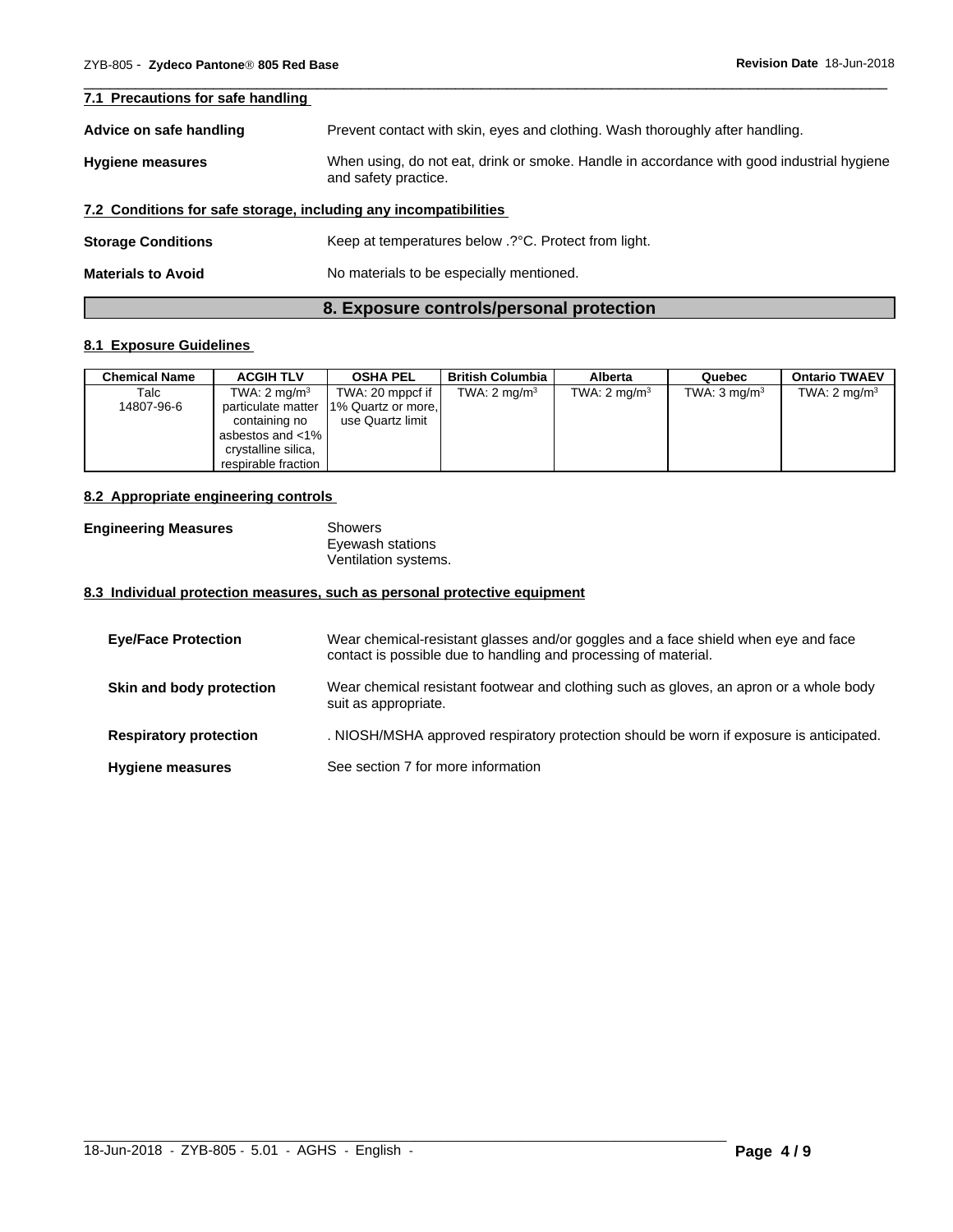# **9. Physical and chemical properties**

 $\overline{\phantom{a}}$  ,  $\overline{\phantom{a}}$  ,  $\overline{\phantom{a}}$  ,  $\overline{\phantom{a}}$  ,  $\overline{\phantom{a}}$  ,  $\overline{\phantom{a}}$  ,  $\overline{\phantom{a}}$  ,  $\overline{\phantom{a}}$  ,  $\overline{\phantom{a}}$  ,  $\overline{\phantom{a}}$  ,  $\overline{\phantom{a}}$  ,  $\overline{\phantom{a}}$  ,  $\overline{\phantom{a}}$  ,  $\overline{\phantom{a}}$  ,  $\overline{\phantom{a}}$  ,  $\overline{\phantom{a}}$ 

### **9.1 Information on basic physical and chemical properties**

| <b>Physical state</b>              | Liquid                 |                          |                          |
|------------------------------------|------------------------|--------------------------|--------------------------|
| Appearance                         | Liquid                 | <b>Color</b>             | Red                      |
| Odor                               | Acrylates              | <b>Odor Threshold</b>    | No information available |
|                                    |                        |                          |                          |
| <b>Property</b>                    | <b>Values</b>          | Remarks • Methods        |                          |
| pH                                 |                        | No information available |                          |
| <b>Melting/freezing point</b>      |                        | No information available |                          |
| <b>Boiling point/boiling range</b> | $> 94$ °C / 201 °F     |                          |                          |
| <b>Flash Point</b>                 | $> 94$ °C $/ > 201$ °F |                          |                          |
| <b>Evaporation rate</b>            |                        | No information available |                          |
| Flammability (solid, gas)          |                        | No information available |                          |
| <b>Flammability Limits in Air</b>  |                        |                          |                          |
| upper flammability limit           |                        | No information available |                          |
| lower flammability limit           |                        | No information available |                          |
| Vapor pressure                     |                        | No information available |                          |
| Vapor density                      |                        | No information available |                          |
| <b>Specific Gravity</b>            | 1.18                   |                          |                          |
| <b>Water solubility</b>            | Insoluble in water     |                          |                          |
| Solubility in other solvents       |                        | No information available |                          |
| <b>Partition coefficient</b>       |                        | No information available |                          |
| <b>Autoignition temperature</b>    |                        | No information available |                          |
| <b>Decomposition temperature</b>   |                        | No information available |                          |
| Viscosity, kinematic               |                        | No information available |                          |
| Viscosity, dynamic                 |                        | No information available |                          |
| <b>Explosive properties</b>        |                        | No information available |                          |
| <b>Oxidizing Properties</b>        |                        | No information available |                          |
| 9.2 Other information              |                        |                          |                          |

#### **Volatile organic compounds (VOC)** 12 g/L **content**

# **10. Stability and Reactivity**

 $\_$  ,  $\_$  ,  $\_$  ,  $\_$  ,  $\_$  ,  $\_$  ,  $\_$  ,  $\_$  ,  $\_$  ,  $\_$  ,  $\_$  ,  $\_$  ,  $\_$  ,  $\_$  ,  $\_$  ,  $\_$  ,  $\_$  ,  $\_$  ,  $\_$  ,  $\_$  ,  $\_$  ,  $\_$  ,  $\_$  ,  $\_$  ,  $\_$  ,  $\_$  ,  $\_$  ,  $\_$  ,  $\_$  ,  $\_$  ,  $\_$  ,  $\_$  ,  $\_$  ,  $\_$  ,  $\_$  ,  $\_$  ,  $\_$  ,

#### **10.1 Reactivity**

No data available

#### **10.2 Chemical stability**

Stable

#### **10.3 Possibility of hazardous reactions**

None under normal processing.

#### **10.4 Conditions to Avoid**

Heat (temperatures above flash point), sparks, ignition points, flames, static electricity.

#### **10.5 Incompatible Materials**

None known based on information supplied.

#### **10.6 Hazardous Decomposition Products**

None known based on information supplied.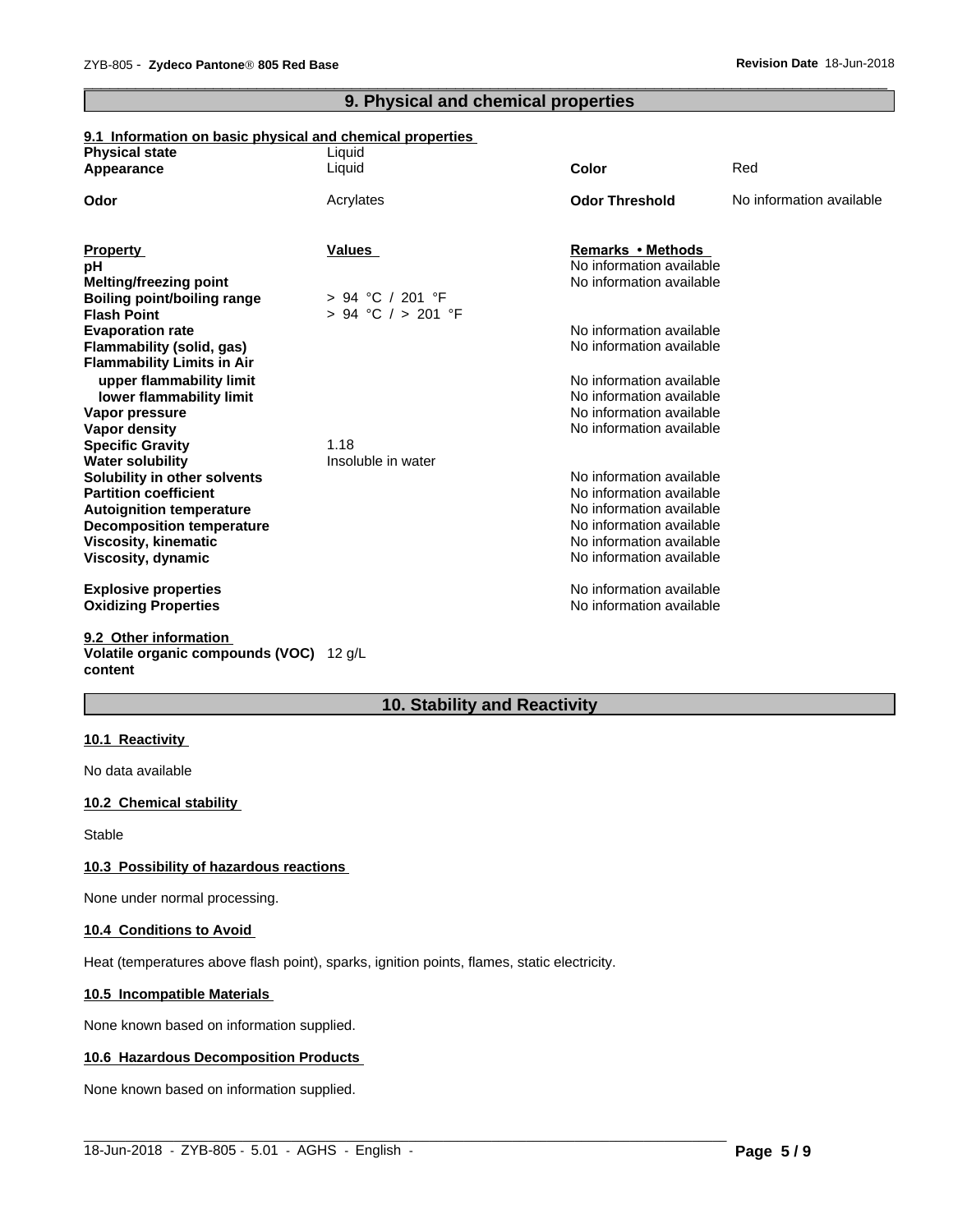#### 11. Toxicological information

#### 11.1 Acute toxicity

#### Numerical measures of toxicity: Product Information

#### The following values are calculated based on chapter 3.1 of the GHS document

| Unknown Acute Toxicity | $\langle$ -1% of the mixture consists of ingredient(s) of unknown toxicity |
|------------------------|----------------------------------------------------------------------------|
| Oral LD50              | 29,539.00 mg/kg                                                            |
| LC50 (Dust/Mist)       | $3.30$ mg/l                                                                |

#### Numerical measures of toxicity: Component Information

| <b>Chemical Name</b>            | ∟D50 Oral  | <b>LD50 Dermal</b> | <b>LC50 Inhalation</b> |
|---------------------------------|------------|--------------------|------------------------|
| I ripropylene glycol diacrylate | 3000 mg/kg | Rabbit             |                        |
| 42978-66-5                      | Rat        | g/kg               |                        |

#### 11.2 Information on toxicological effects

#### **Skin corrosion/irritation**

Product Information

• Causes burns

• Repeated or prolonged skin contact may cause skin irritation and/or dermatitis and sensitization of susceptible persons Component Information

• No information available

#### Serious eye damage/eye irritation

Product Information

• Risk of serious damage to eyes

Component Information

• No information available

#### Respiratory or skin sensitization

**Product Information** 

• May cause sensitization of susceptible persons

. May be harmful if inhaled

Component Information

• No information available

#### **Germ cell mutagenicity**

Product Information

• No information available

Component Information

• No information available

#### Carcinogenicity

Product Information

· Contains no ingredient listed as a carcinogen

Component Information

• No information available

# **Reproductive toxicity**

Product Information

• No information available

Component Information

• No information available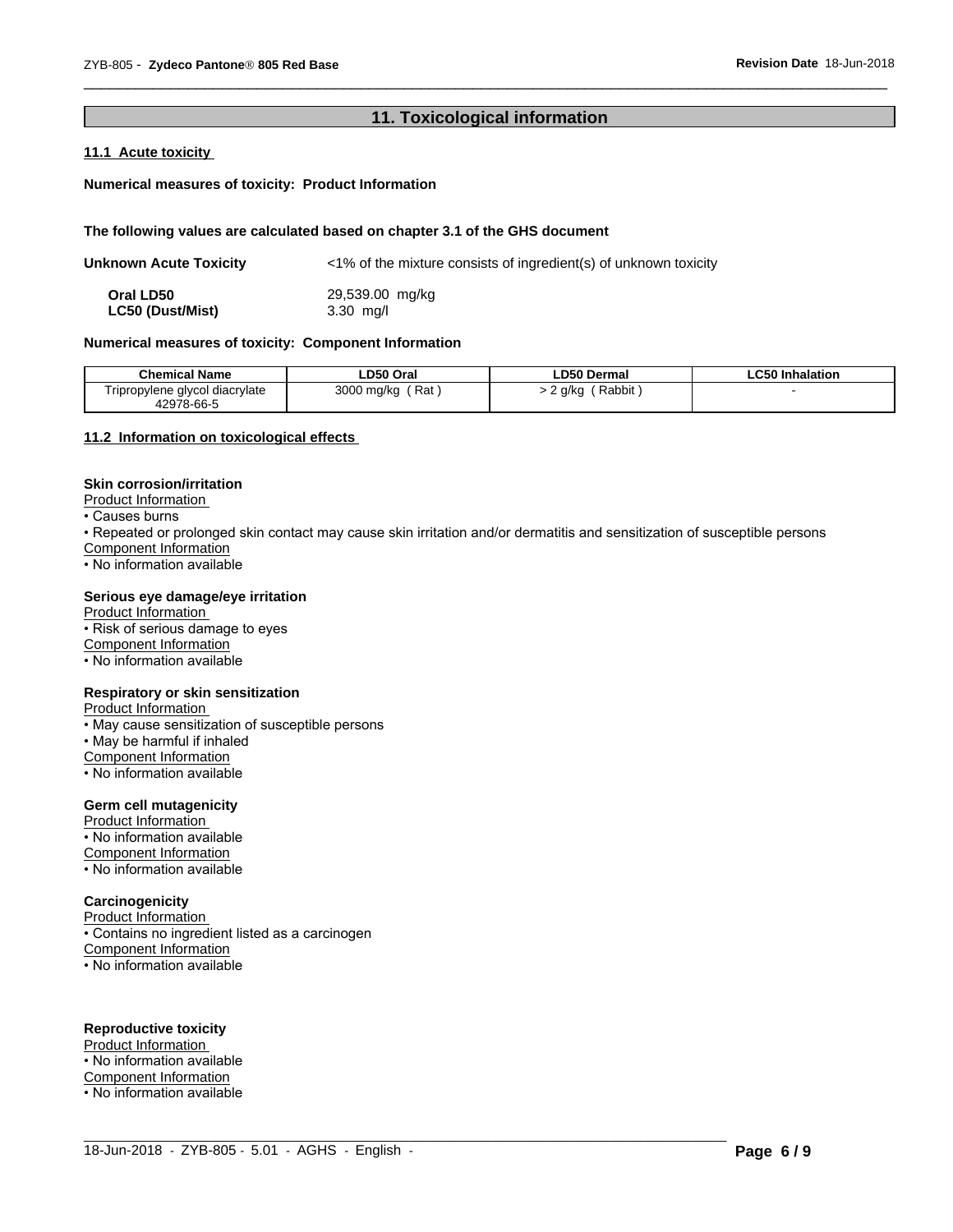# **STOT - single exposure**

No information available

# **STOT - repeated exposure**

No information available

#### Other adverse effects

Product Information • No information available **Component Information** • No information available

# **Aspiration hazard**

Product Information • No information available **Component Information** • No information available

# 12. Ecological information

#### 12.1 Toxicity

#### **Ecotoxicity**

No information available

< 1 % of the mixture consists of components(s) of unknown hazards to the aquatic environment

#### **Ecotoxicity effects**

| <b>Chemical Name</b>                         | <b>Toxicity to algae</b>                      | <b>Toxicity to fish</b>          | Toxicity to daphnia and other<br>aquatic invertebrates |
|----------------------------------------------|-----------------------------------------------|----------------------------------|--------------------------------------------------------|
| Tripropylene glycol diacrylate<br>42978-66-5 | EC50: 72 h Desmodesmus<br>subspicatus 28 mg/L |                                  | EC50: 48 h Daphnia magna 88.7<br>mg/L                  |
| Talc                                         |                                               | LC50: 96 h Brachydanio rerio 100 |                                                        |
| 14807-96-6                                   |                                               | a/L semi-static                  |                                                        |

#### 12.2 Persistence and degradability

No information available.

#### 12.3 Bioaccumulative potential

Discharge into the environment must be avoided

| - -<br>Chemical<br>Name                  | Pow<br>log       |
|------------------------------------------|------------------|
| I ripropylene glycol diacrylate<br>$  -$ | . – –<br><u></u> |
| 2978-66-5                                |                  |

#### 12.4 Mobility in soil

No information available.

#### 12.5 Other adverse effects

No information available

# 13. Disposal Considerations

#### 13.1 Waste treatment methods

Dispose of in accordance with federal, state, and local regulations.

# **14. Transport Information**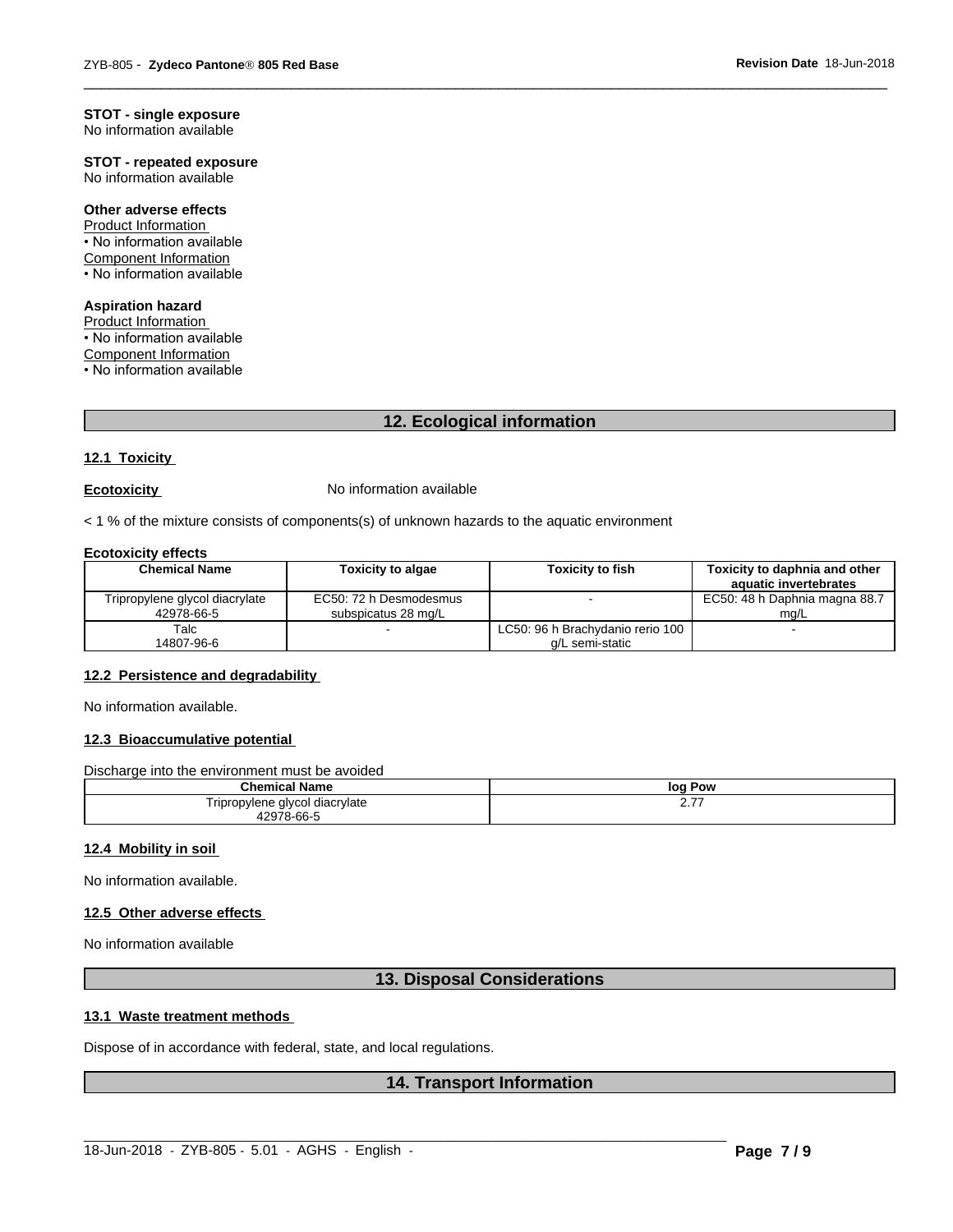| <b>DOT</b>                                                                          | Not regulated                                                                                                       |
|-------------------------------------------------------------------------------------|---------------------------------------------------------------------------------------------------------------------|
| <b>MEX</b>                                                                          | Not known                                                                                                           |
| <b>IMDG</b><br>Proper shipping name                                                 | UN3082, Environmentally Hazardous Substance, Liquid, n.o.s., (Tripropylene glycol<br>diacrylate), 9, PGIII          |
| <b>Hazard class</b><br><b>UN</b><br><b>Packing Group</b><br><b>Marine pollutant</b> | 9<br><b>UN3082</b><br>PGIII<br>Yes                                                                                  |
| <b>IATA</b>                                                                         |                                                                                                                     |
| <b>UN</b><br>Proper shipping name                                                   | UN3082<br>UN3082, Environmentally Hazardous Substance, Liquid, n.o.s. (Tripropylene glycol<br>diacrylate), 9, PGIII |
| <b>Hazard class</b><br><b>Packing Group</b>                                         | 9<br>PGIII                                                                                                          |

 $\overline{\phantom{a}}$  ,  $\overline{\phantom{a}}$  ,  $\overline{\phantom{a}}$  ,  $\overline{\phantom{a}}$  ,  $\overline{\phantom{a}}$  ,  $\overline{\phantom{a}}$  ,  $\overline{\phantom{a}}$  ,  $\overline{\phantom{a}}$  ,  $\overline{\phantom{a}}$  ,  $\overline{\phantom{a}}$  ,  $\overline{\phantom{a}}$  ,  $\overline{\phantom{a}}$  ,  $\overline{\phantom{a}}$  ,  $\overline{\phantom{a}}$  ,  $\overline{\phantom{a}}$  ,  $\overline{\phantom{a}}$ 

|                                | 15. Regulatory information |
|--------------------------------|----------------------------|
| 15.1 International Inventories |                            |
| <b>TSCA</b>                    | Complies                   |
| <b>DSL</b>                     | $\overline{\phantom{0}}$   |
| <b>EINECS/ELINCS</b>           | -                          |
| <b>ENCS</b>                    | ۰                          |
| <b>IECSC</b>                   | $\overline{\phantom{0}}$   |
| <b>KECL</b>                    | $\overline{\phantom{0}}$   |
| <b>PICCS</b>                   | -                          |
| <b>AICS</b>                    | $\overline{\phantom{0}}$   |

 **TSCA** - United States Toxic Substances Control Act Section 8(b) Inventory

 **DSL** - Canadian Domestic Substances List

 **EINECS/ELINCS** - European Inventory of Existing Chemical Substances/European List of Notified Chemical Substances

 **PICCS** - Philippines Inventory of Chemicals and Chemical Substances

 **ENCS** - Japan Existing and New Chemical Substances

 **IECSC** - China Inventory of Existing Chemical Substances

**NZIoC** -

 **KECL** - Korean Existing and Evaluated Chemical Substances

 **PICCS** - Philippines Inventory of Chemicals and Chemical Substances

 **AICS** - Australian Inventory of Chemical Substances

 **NZIoC** - New Zealand Inventory of Chemicals

#### **15.2 U.S. Federal Regulations**

#### **SARA 313**

Section 313 of Title III of the Superfund Amendments and Reauthorization Act of 1986 (SARA). This product does not contain any chemicals which are subject to the reporting requirements of the Act and Title 40 of the Code of Federal Regulations, Part 372

#### **15.3 Pesticide Information**

Not applicable

#### **15.4 U.S. State Regulations**

#### **California Proposition 65**

This product contains the following Proposition 65 chemicals:

|  |  | ali<br>к.<br>ron.<br>шс<br>ഄഄ |
|--|--|-------------------------------|
|--|--|-------------------------------|

 $\_$  ,  $\_$  ,  $\_$  ,  $\_$  ,  $\_$  ,  $\_$  ,  $\_$  ,  $\_$  ,  $\_$  ,  $\_$  ,  $\_$  ,  $\_$  ,  $\_$  ,  $\_$  ,  $\_$  ,  $\_$  ,  $\_$  ,  $\_$  ,  $\_$  ,  $\_$  ,  $\_$  ,  $\_$  ,  $\_$  ,  $\_$  ,  $\_$  ,  $\_$  ,  $\_$  ,  $\_$  ,  $\_$  ,  $\_$  ,  $\_$  ,  $\_$  ,  $\_$  ,  $\_$  ,  $\_$  ,  $\_$  ,  $\_$  ,